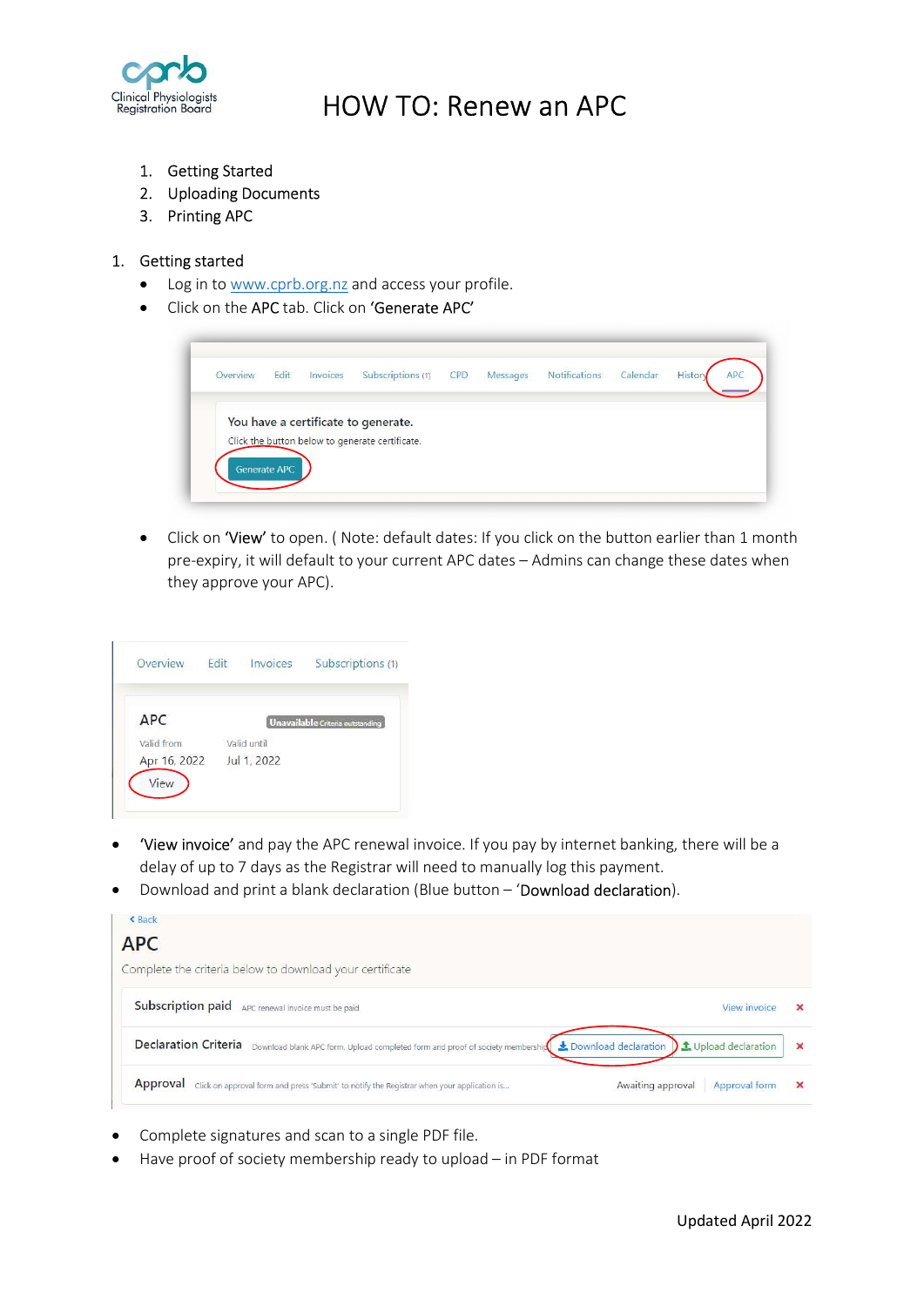

# HOW TO: Renew an APC

#### 2. Uploading documents

- Click on the green 'Upload declaration' box and upload
	- o your society membership proof,
	- o signed declaration form (plus any additional documents must be scanned together into single PDF).

| Declaration                        | ×      |
|------------------------------------|--------|
| Proof of Society membership        |        |
| Drag files here                    |        |
| or click here to browse for files. |        |
|                                    |        |
| Upload APC Declaration             |        |
| Drag files here                    |        |
| or click here to browse for files. |        |
|                                    |        |
| Close                              | Submit |

Select 'Submit' to save the uploaded documents.

• Lastly click on 'Approval Form' and then 'Submit' – this lets the Registrar know your application is ready for board review.



Once each criterion is met successfully, the corresponding red cross will change to a green tick.

If your documents are not accepted e.g., missing a signature or similar, you will be notified and that criteria will once again show a red cross. Re-upload when the required changes have been made.

Three green ticks will allow you to download your APC certificate.